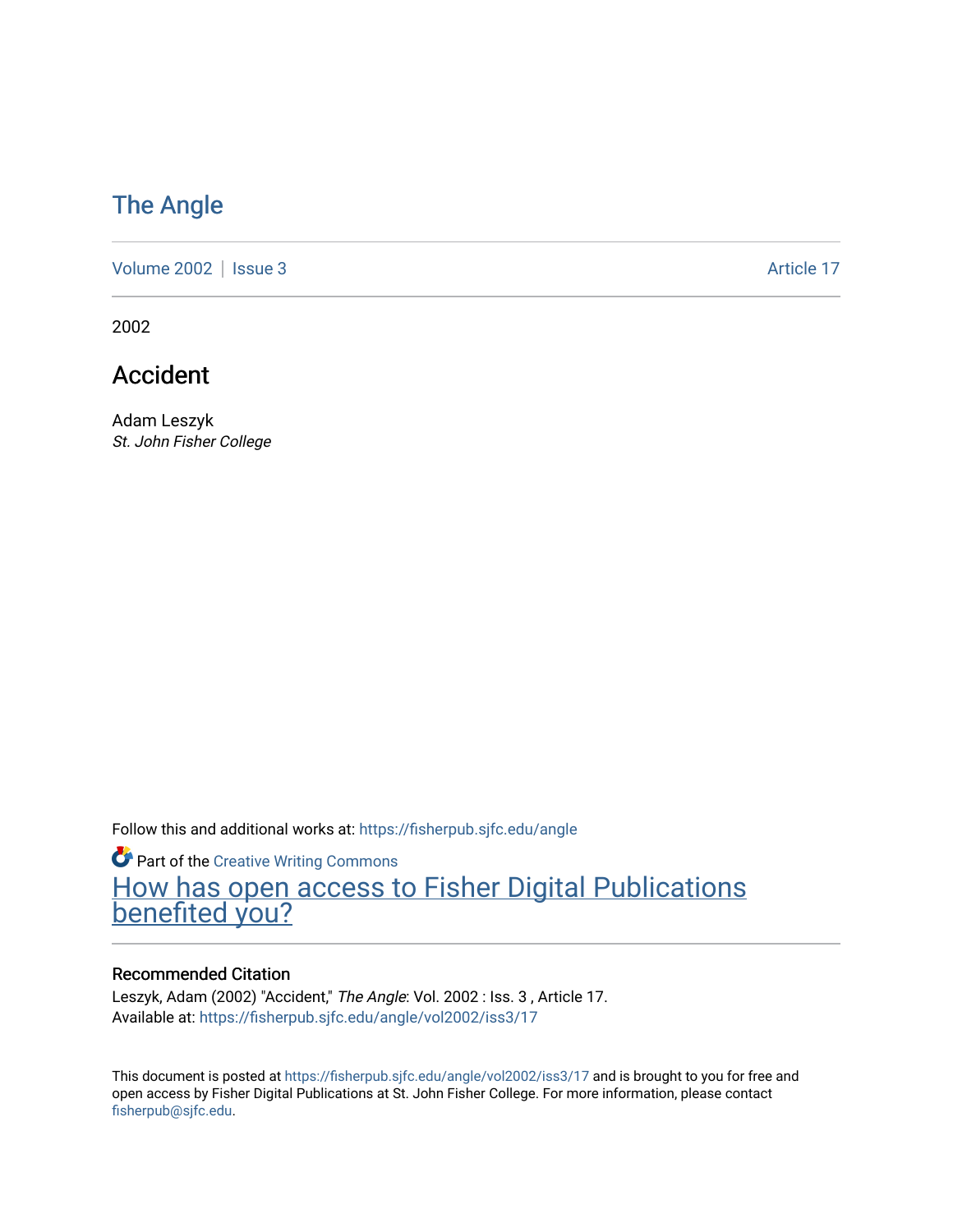### Accident

#### **Abstract**

In lieu of an abstract, below is the essay's first paragraph.

"It all happened so fast, yet it all happened so slow. The front end of the car hit first. The hood began to fold like an accordion, one wrinkle at a time. I was able to see the scratch on the very front of the hood that I had made when sitting to look out over a sunset the same summer. I saw the small dent above the taillight that was made when I misjudged a turn at the grocery store. I saw it all, and it was slowly, yet seemingly gracefully, flowing toward me."

#### Cover Page Footnote

Appeared in the issue: Volume 2, Issue 3, 2002.